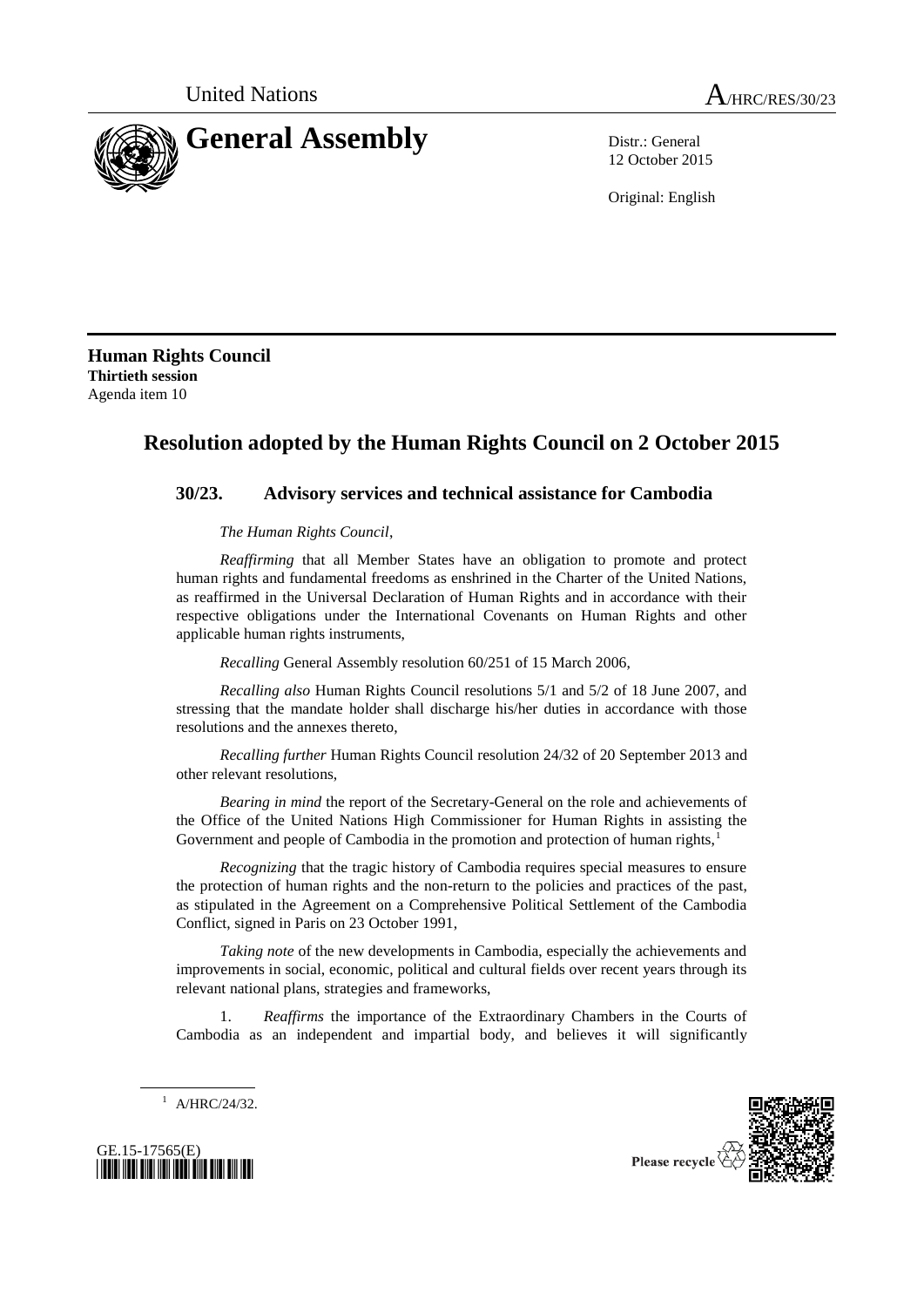contribute to eradicating impunity and establishing the rule of law by, inter alia, exploiting its potential as a model court of Cambodia;

2. *Welcomes* the progress made with regard to the Extraordinary Chambers, including the delivery of the Trial Chamber's verdict in case 002/01 against former senior leaders of Democratic Kampuchea, Nuon Chea and Khieu Samphan, who were found guilty of crimes against humanity and sentenced to life imprisonment on 7 August 2014, and the commencement of the trial hearings on case 002/02 on 17 October 2014, and supports the position of the Government of Cambodia and the United Nations to proceed with the tribunal in a fair, efficient and expeditious manner, given the advanced age and frail health of the persons charged and the long overdue justice for the people of Cambodia;

3. *Expresses continued concern* over the grave financial situation of the Extraordinary Chambers, urges the Government of Cambodia to work with the United Nations and the States providing assistance to ensure the highest standards of administration of the Extraordinary Chambers, stresses the need for the Government and the international community to provide all appropriate assistance to the Extraordinary Chambers, and also stresses the importance of efficient and sustainable management of financial resources by the Extraordinary Chambers;

4. *Welcomes* the positive engagement of the Government of Cambodia in the second universal periodic review process as well as its acceptance of most of the recommendations thereon and the progress so far on their implementation;

5. *Also welcomes* the reports of the Special Rapporteur on the situation of human rights in Cambodia<sup>2</sup> and the recommendations contained therein, takes note of the need to maintain close and respectful consultations between the Government of Cambodia and the Special Rapporteur towards further improvements in the situation of human rights in the country and for the continued technical cooperation between the Office of the United Nations High Commissioner for Human Rights and the Government, and encourages the Special Rapporteur and the field office of the Office of the High Commissioner in Phnom Penh to continue to exchange information in order to assist in the effective implementation of their respective mandates, bearing in mind their independence;

6. *Reaffirms* the need for the Government of Cambodia to strengthen efforts to consolidate the rule of law, including through the adoption and further implementation of essential laws and codes for establishing a democratic society and an independent judiciary;

7. *Notes* the efforts and progress made by the Government of Cambodia in promoting legal reform under the leadership of the Council of Legal and Judicial Reform, including enforcing basic laws, such as the civil procedure code, the civil code, the criminal procedure code and the penal code;

8. *Also notes* the enactment of three fundamental laws on the judiciary, namely the Law on the Statute of Judges and Prosecutors, the Law on the Organization and Functioning of the Courts, and the amendment to the Law on the Organization and Functioning of the Supreme Council of the Magistracy, and urges the Government of Cambodia to continue further its efforts at judicial reform, including through the fair, effective and transparent application of these laws, the transfer of knowledge of court officials and the sharing of good practices at the Extraordinary Chambers;

9. *Stresses* the need for the Government of Cambodia to continue to enhance its efforts to investigate urgently and to prosecute, in accordance with due process of law and

<sup>&</sup>lt;sup>2</sup> A/HRC/27/70 and A/HRC/30/58.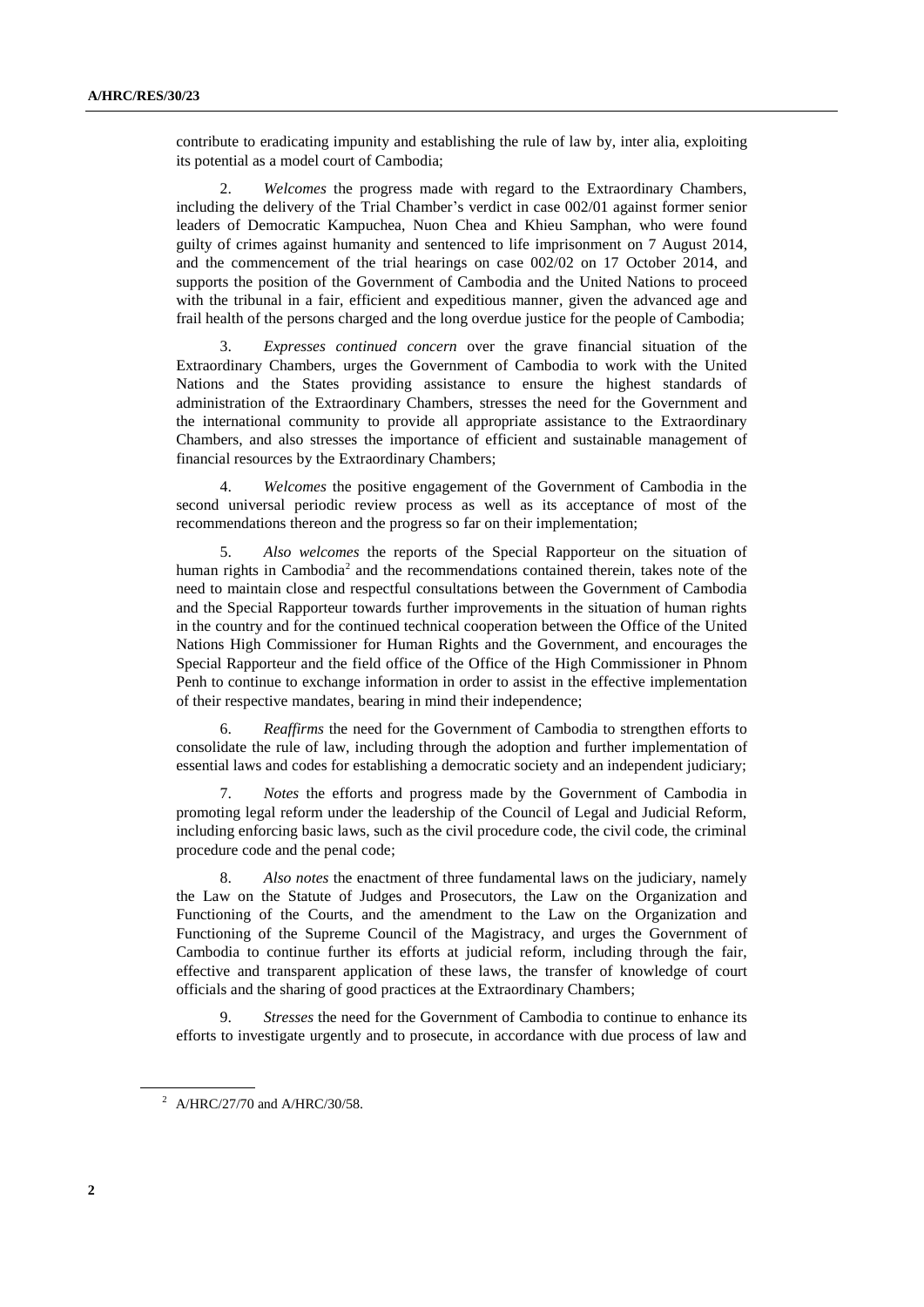its obligations under international human rights treaties, all those who have perpetrated serious crimes, including violations of human rights;

10. *Welcomes* the efforts made by the Government of Cambodia in combating corruption, encourages the implementation of the penal code and the anti-corruption law, and also encourages the Government to continue other such efforts, including through the activities of the anti-corruption unit;

11. *Also welcomes* the efforts made by the Government of Cambodia in combating crimes, such as trafficking in persons, the exploitation of labour and the sexual exploitation of women and children, and urges the Government to make further efforts to this end, in concert with the international community, to combat outstanding key problems in this area;

12. *Takes note* of the latest findings regarding gender-based issues in Cambodia, and encourages the Government of Cambodia to strengthen its efforts on gender-based issues, including by effectively enforcing existing laws and regulations;

13. *Encourages* the Government of Cambodia to implement its five-year strategy for gender equality, promoting women's economic, social and political empowerment, including their participation in decision-making processes, and the expansion of women's economic benefits through improved working conditions, social protection and labour standards;

14. *Encourages*, in this context, the Government of Cambodia to monitor the implementation of the Land Law, including regarding specific obstacles to women and vulnerable groups in obtaining land ownership and rights;

15. *Notes* the efforts made by the Government of Cambodia to resolve land issues, inter alia, through the implementation of relevant laws and regulations, including a moratorium on economic land concessions, expresses concern at the outstanding issues in this area, and urges the Government to continue and enhance its efforts to resolve them equitably and expeditiously in a fair and open manner, taking into consideration the rights of and the actual consequences for the parties concerned and in accordance with relevant laws and regulations such as the 2001 Land law, the Law on Expropriation, the Circular on the Settlement of Illegal Temporary Building in Cities and Urban Areas and the National Housing Policy, as well as by strengthening the capacity and effectiveness of relevant institutions, such as the National Authority for Land Dispute Resolution and cadastral committees at the national, provincial and district levels;

16. *Welcomes* the commitments made and the progress achieved by the Government of Cambodia in implementing its obligations under international human rights treaties and conventions to which it is a party, with regard to its commitment to establish a national human rights institution and to encourage that this be done upon sufficient consultation with relevant stakeholders; and urges the Government to continue to take steps to meet its obligations under those treaties and conventions to which it is a party, and to this end to strengthen its cooperation with United Nations agencies, including the Office of the High Commissioner, through enhanced dialogue and the development of joint activities;

17. *Also welcomes* the efforts made by the Cambodian Human Rights Committee, especially in resolving complaints from individuals;

18. *Further welcomes* the efforts and progress made by the Government of Cambodia in promoting decentralization and deconcentration reform with the aim of achieving democratic development by strengthening subnational and grass-roots institutions;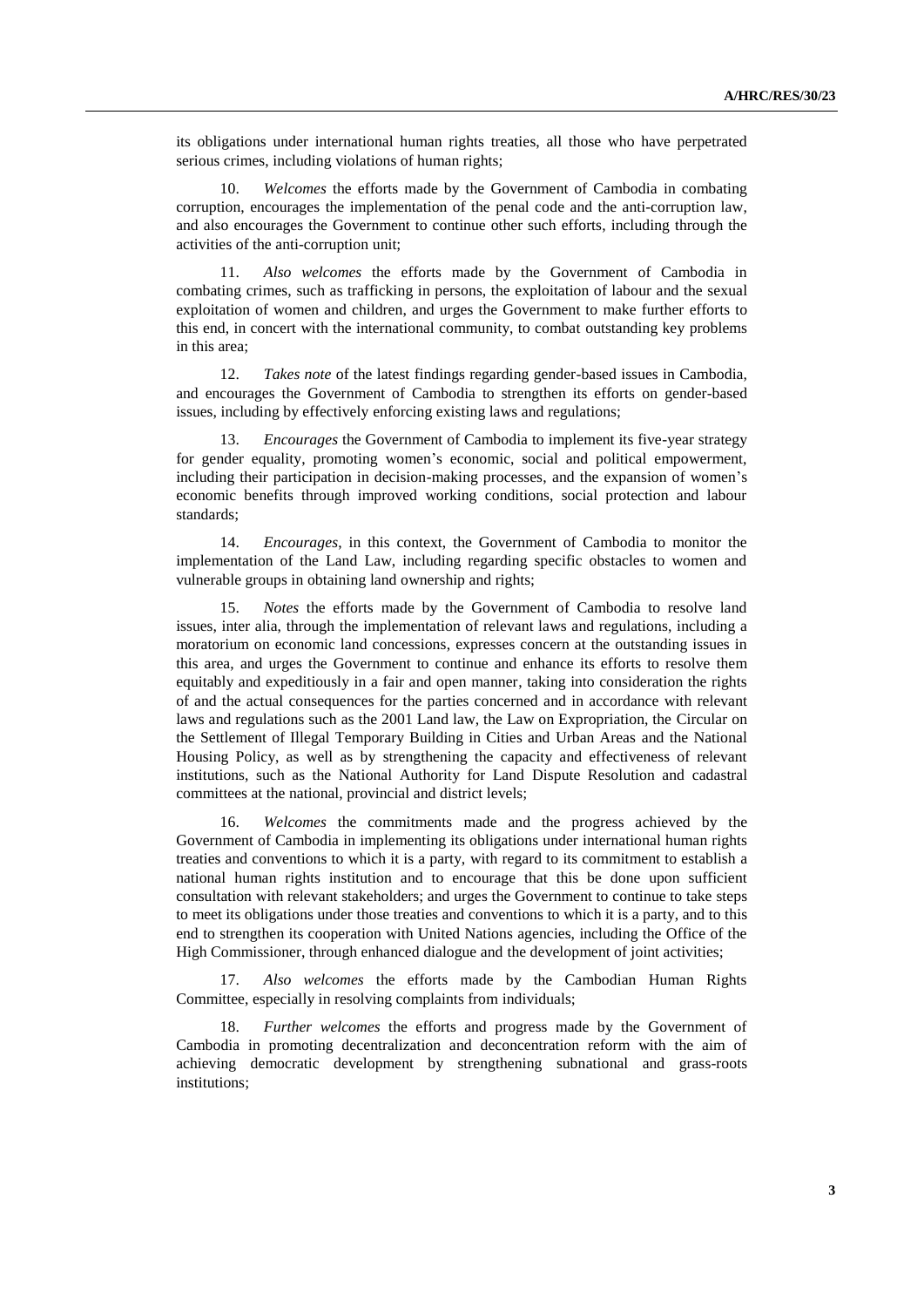19. *Notes* the agreement between the ruling and opposition parties on 22 July 2014, which led to the participation of the opposition party in the National Assembly and to their close collaboration in the electoral reform, especially the revision of the legal status of the electoral management body and the composition of its commissioners, as well as the review of the electoral process, including voter registration, through the amendment to the Constitution and the adoption of the Law on the Organization and Functioning of the National Election Committee and the Law on the Election of Members of the National Assembly, as well as the joint announcement between ruling and opposition parties on 16 September concerning the electoral reform, and urges the Government of Cambodia to make continuous efforts to promote an environment conducive to the conduct of legitimate political activities by all political parties, and to make further efforts to improve its electoral system in accordance with international standards so that its election process as a whole will be satisfactory and acceptable to all parties concerned;

20. *Stresses* the need for further progress and efforts by the Government of Cambodia to promote a pluralistic and democratic process in Cambodia through parliamentary debate according to the Constitution;

21. *Urges* the Government of Cambodia to take appropriate measures to encourage and enable civil society, including independent trade unions and the media, to play a constructive role in consolidating democratic development in Cambodia, including by ensuring and promoting their activities and in promoting equal access to the media by all parties;

22. *Also urges* the Government of Cambodia to take account of the interests and concerns of all stakeholders in implementing the Law on Associations and Non-Governmental Organizations in order to nurture the vibrant civil society, as well as to protect and ensure freedom of speech, association and peaceful assembly, in accordance with the Constitution and the International Covenant on Civil and Political Rights;

23. *Encourages* the Government of Cambodia to continue to take action to promote the rights and dignity of all Cambodians by protecting civil and political rights, including freedom of opinion and expression, and to this end to ensure that relevant laws, inter alia the penal code, are interpreted and applied in a judicious manner so as to promote economic, social and cultural rights, in accordance with the rule of law;

24. *Invites* the Secretary-General, agencies of the United Nations system present in Cambodia and the international community, including civil society, to continue to work with the Government of Cambodia in strengthening democracy as well as ensuring the protection and promotion of the human rights of all people in Cambodia, including by providing assistance in, inter alia, the fields of:

(*a*) Drafting laws and assisting the establishment of an independent national human rights institution;

(*b*) Capacity-building to strengthen legal institutions, including by improving the quality and independence of judges, prosecutors, lawyers and court staff, and drawing on the expertise gained by Cambodian nationals working in the Extraordinary Chambers in the Courts of Cambodia;

(*c*) Capacity-building to strengthen national institutions for criminal investigations and law enforcement, as well as providing the equipment necessary for these ends;

- (*d*) Implementation of accepted universal periodic review recommendations;
- (*e*) Assisting the assessment of progress in human rights issues;